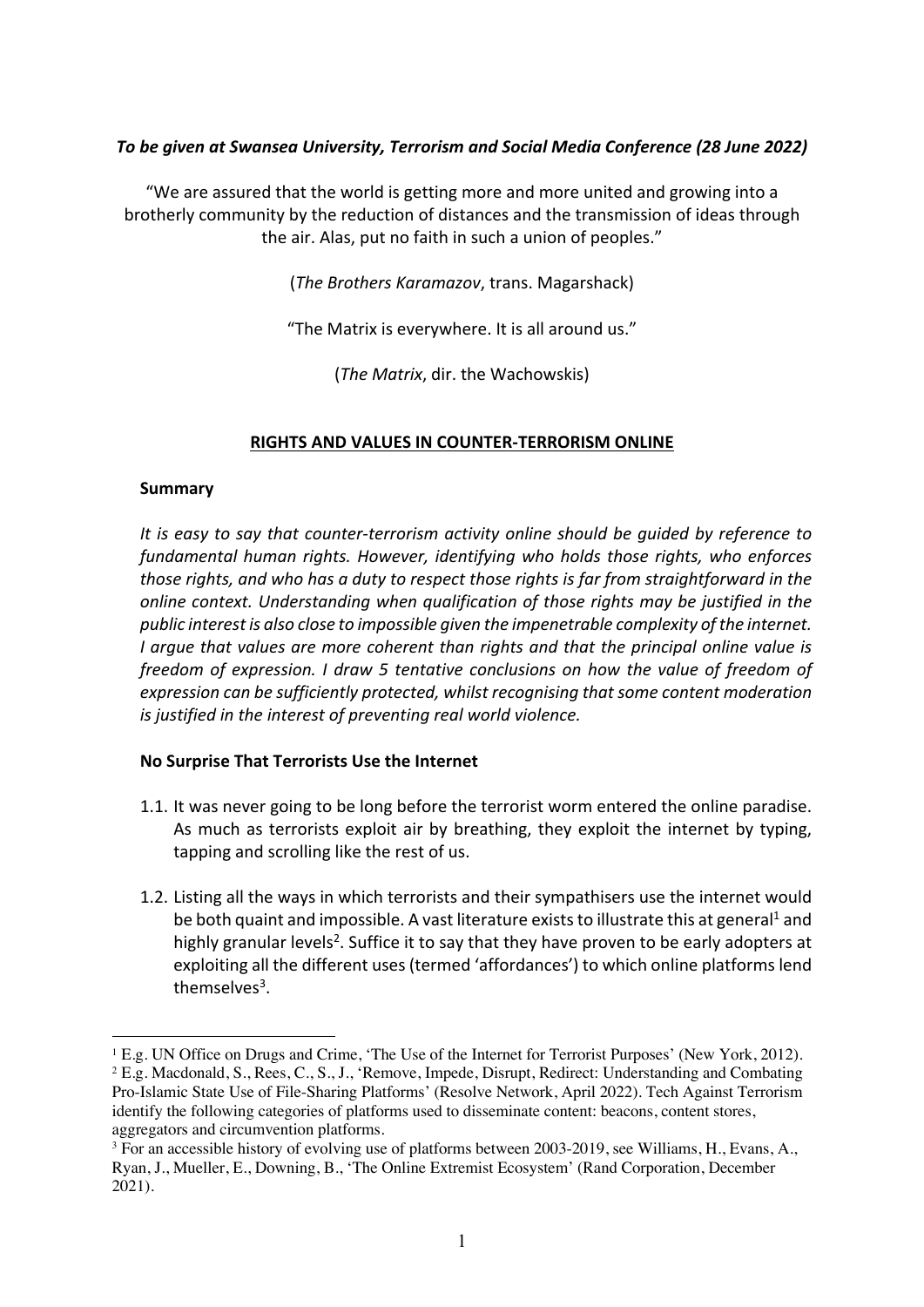- 1.3. These **agile, adaptive and savvy tech performers**<sup>4</sup> are alert to endeavours to remove content or shut down channels, resulting in a frequent exodus from larger to smaller platforms<sup>5</sup>. The rate at which the Christchurch attack video was uploaded in the immediate aftermath, including in files that had been deliberately altered to frustrate blocking technologies<sup>6</sup>, suggest that there are tens if not hundreds of thousands of individuals who know that the authorities worry about the presence of that sort of material, but – whether for free speech or more sinister motives – are determined to keep it in circulation.
- 1.4. The harm feared is real world terrorist violence. I will explain later in this paper why we need to be clear about the harm that counter-terrorism seeks to address. The question is what steps should be taken by way of countering this feared harm. In general, this involves tech companies:
	- Stopping content being uploaded to platforms.
	- Taking down content that has already been uploaded.
	- Closing channels.
	- Changing algorithmic suggestions which might promote terrorist content.
	- Disrupting the ability to share terrorist content widely by changing affordances on platforms.
	- Changing the context in which material appears (for example, having counterpoint narratives appearing alongside potential terrorist content).

# **Fundamental Rights**

- 1.5. At a superficial level, the **interpenetration of the online and offline worlds** means that the interests protected by fundamental rights are no less relevant for the internet than *i(n) r(eal) l(ife)*. Terrorist attacks are planned and facilitated online, and governments that vacated the field entirely would fail to honour their basic obligation to keep citizens safe.
- 1.6. Yet an analysis based on enforceable rights of citizens *against the state* is inadequate for identifying a principled response to online risks. Whilst fundamental rights have frequently been invoked to require governments to put in place protection against harm from non-state actors<sup>7</sup>, the key online actors are not states but tech companies and the billions of user-generators scattered across the globe. As to their relative power:
	- The nations of the world have failed to identify and impose a common definition of terrorism, let alone come up with an enforcement model for

<sup>4</sup> Rasmussnen, N., GIFCT Executive Director, 'The Dynamic Terrorism Landscape and What it Means for America' (written testimony to US House of Representatives Commission on Homeland Security, 2.2.22).

<sup>&</sup>lt;sup>5</sup> HM Government, 'Impact Assessment Online Safety Bill' (311.22) at para 357.<br><sup>6</sup> New Zealand Government, '2021: Digital Violent Extremism Transparency Report' (2022), p31.

<sup>&</sup>lt;sup>7</sup> As in KU v Finland App.No. 2872/02 (2.12.08) in which the ECtHR held that the government of Finland needed to have protective laws against online sexual abuse.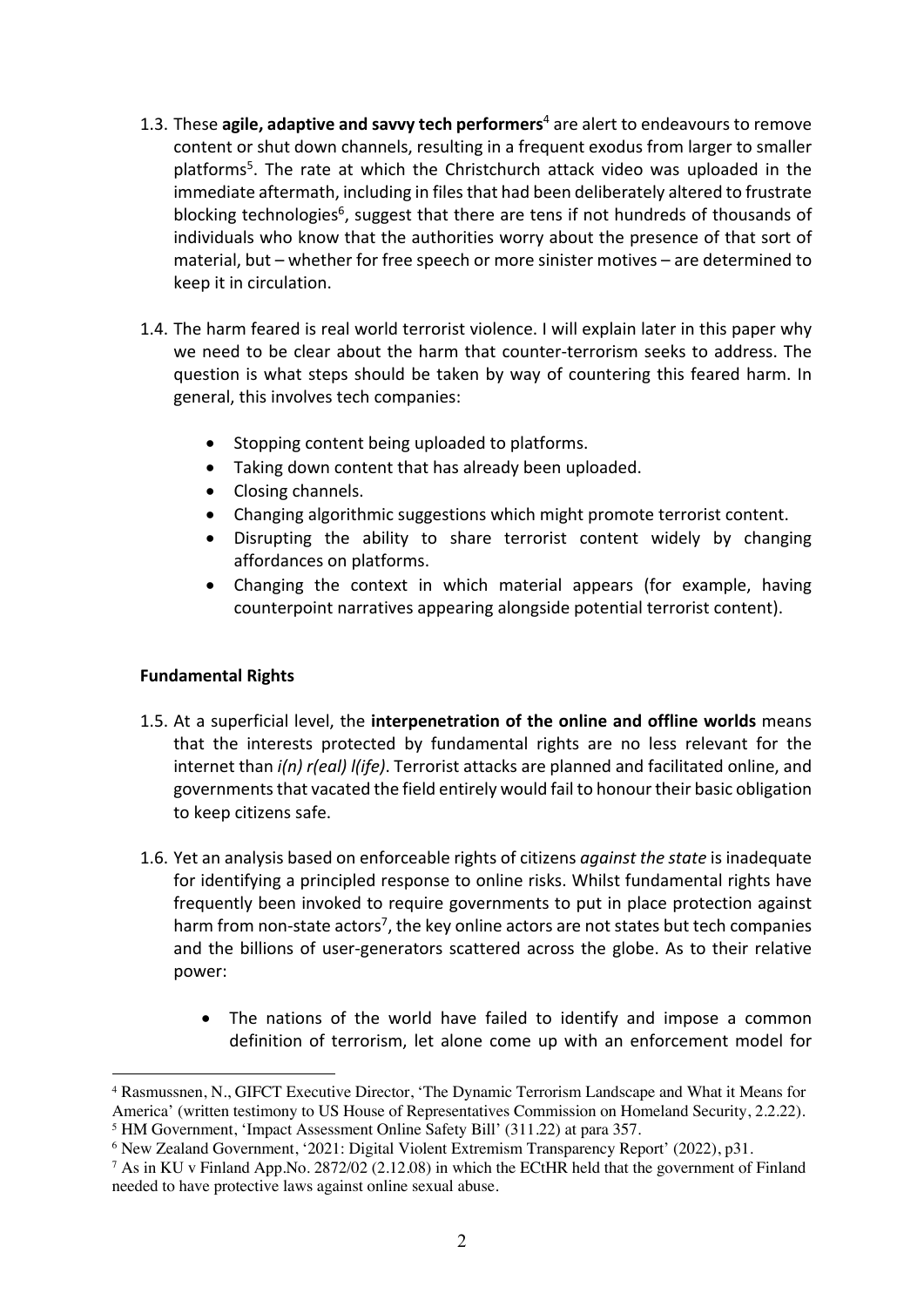states to control the behaviour of irresponsible users or platforms in overseas jurisdictions.

- The complexity and potency of networked computers means that it is not governments but platforms, or perhaps just a handful of brilliant technicians, who dictate what is feasible. For example, if platforms choose end-to-end encryption or encryption of metadata that will limit the ability of state agencies to scan for content.
- For example, in a case brought against Italy by a parents' association whose children had been targeted by obscene spam, the European Court of Human Rights agreed that the recipients' private life had been interfered with. However, the application was inadmissible because there was little that Italy could have done by way of counter measures<sup>8</sup>.
- 1.7. Fundamental rights connote corresponding duties requirements of due process. The ultimate expression of due process would be a platform which, in the interests of safeguarding rights, refused to remove any content without a court order. Indeed, it has been suggested that independent adjudication is a necessary component of any moderation of 'illegal content' 9.
- 1.8. However, as Evelyn Douek has persuasively argued, a traditional rights analysis of individual versus state implies notions of procedural protection that are alien to this environment<sup>10</sup>. Because of the scale of content that may need to be processed, the intervention of a human moderator, subject to judicial review before an independent tribunal, cannot possibly be guaranteed for every takedown decision made by a platform – even disregarding the jurisdictional difficulties of identifying a moderator and judge who could authoritatively decide on content posted anywhere in the world.
- 1.9. Moreover, billions of individual users and tech companies themselves<sup>11</sup> are themselves the recipients of rights. Most significantly, the United States Constitution's **First Amendment** gives overriding primacy to freedom of expression even in cases where expression amounts to calls to violence and criminality<sup>12</sup>.
- 1.10. Perhaps just as significant, the internet has established **social expectations**<sup>13</sup> whose reversal is now inconceivable. These expectations must be considered when identifying and ranking rights or values. Measures to limit online freedoms in the

<sup>8</sup> Muscio v Italy App.No. 31358/03 (13.11.07).

<sup>9</sup> Smith, G., 'Should We Be Building Online Prior Restraint Machines' (Society for Computers and Law, 22.1.18).

<sup>&</sup>lt;sup>10</sup> Douek, E., Content Moderation as Administration (January 10, 2022). forthcoming Harvard Law Review Vol. 136

<sup>11</sup> Cf. Case of Markt Intern Verlag GMBH and Klaus Beermann v Germany, App.No.10572/83 (20.11.89); Citizens United v Federal Election Committee, 558 U.S. 310 (2010).

<sup>&</sup>lt;sup>12</sup> Save in cases of "imminent lawless action": Brandenburg v Ohio, 395 U.S. 444 (1969). The position under UK common law and the ECHR is of course quite different because the right or freedom of expression may be proportionately curtailed in the wider public interest, specifically, in the terrorist context, in the interests of national security. Conversely, the UK (as a result of the ECHR) has adopted protections for privacy that go far beyond those applicable in the US. The position of the platform Gab is to enable any content that is protected by the First Amendment: Annual Report, 22 May 2020.

<sup>13</sup> Cengiz and Others v Turkey, App.No. 48226/10 and 14027/11 (12.12.15) at paras 49 and 52.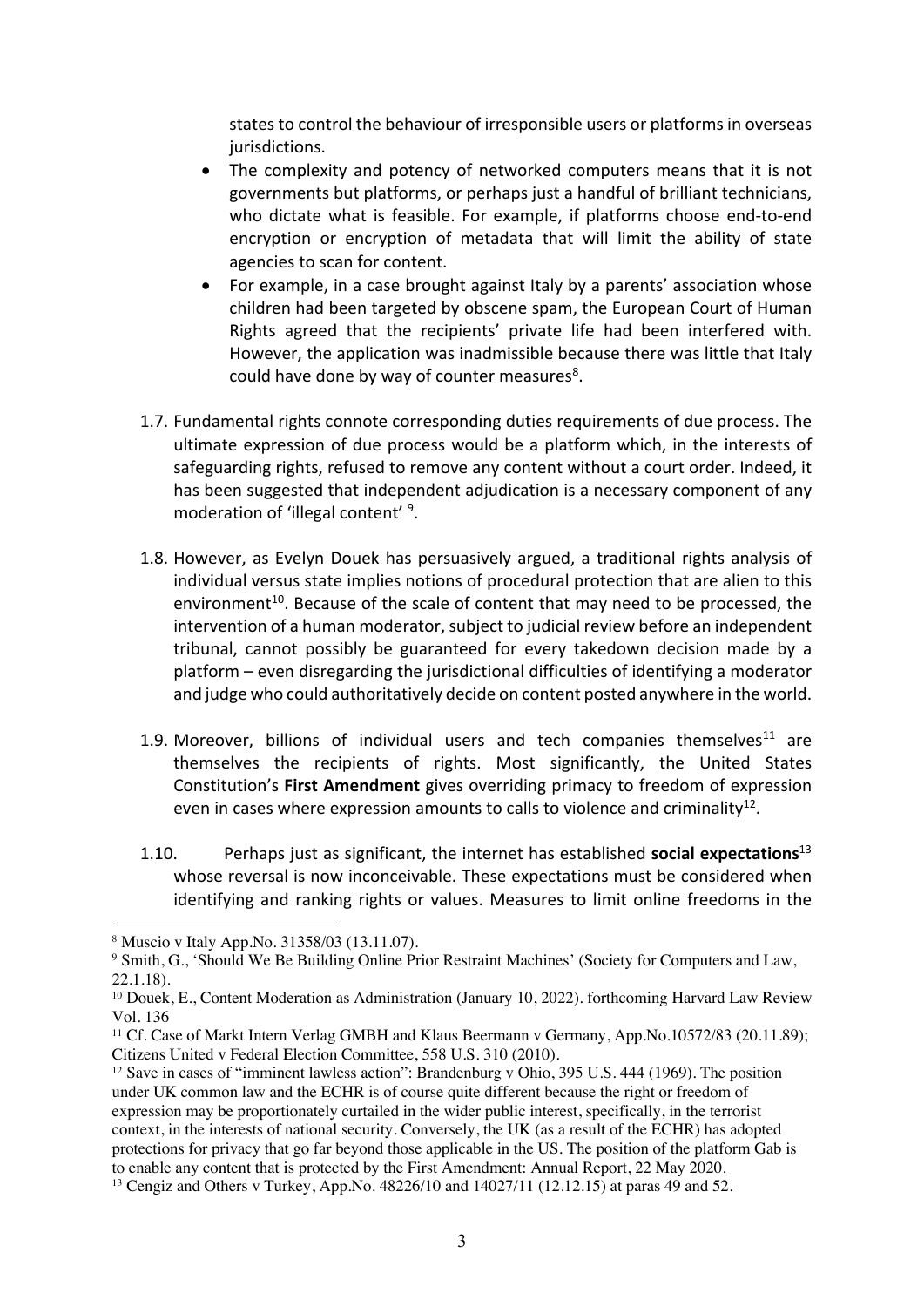name of counter-terrorism that failed to accommodate demand for instantaneous information access and exchange, and faster and ever more efficient services, would not be tolerated in an open society $14$ .

- 1.11. The public backlash against **OnlyFans'** decision to ban sexually explicit material on child safety grounds, forcing a reversal within 6 days<sup>15</sup>, and consumer demand for the most secure levels of **encryption** despite the grave risk of consequence-free exploitation by to terrorists and child sex abusers<sup>16</sup>, illustrate the power of the market and however imperfectly, social expectations. Moreover, democratic states such as the United Kingdom have hitched themselves to powerful producer interests in accepting a free internet as vital for **driving economic growth and providing innovative solutions**17.
- 1.12. Added to this, understanding the **trade-offs** between counter-terrorism and internet functionality is a closed book to those without detailed insider technical knowledge. This is relevant to how lawyers consider whether a qualification of fundamental rights in the wider public interest is justified $18$ .
	- It is difficult for the public or policy-makers to evaluate the argument that regulatory burden would be a terminal threat to start-ups, or that practical content moderation is only possible through use of algorithms or machine learning that would have unintended consequences<sup>19</sup>. There is a powerful case for greater transparency from tech companies to inform this debate<sup>20</sup>.
	- Governments are rightly wary of solidifying gains made by powerful producers – the Facebooks, Googles and Amazons – and recognise that a vibrant internet economy must embrace challengers. For example, the UK-based platform BitChute was established by 2 individuals in 2017 and by 2022 it had 12 employees and tens of millions of monthly visits<sup>21</sup>. Unfortunately, this free speech platform<sup>22</sup> quickly became a vehicle for **Neo-Nazi propaganda**<sup>23</sup>. Accommodating the business model of small platforms necessarily limits the extent to which regulation can be imposed.
	- There is also a more profound anxiety relating to those services on which the architecture of the internet depends (such as domain name providers), about

<sup>&</sup>lt;sup>14</sup> For disabled users, the freedoms and opportunities created by the internet may be far more important than these advantages.

<sup>&</sup>lt;sup>15</sup> Columbo, C., 'The history of OnlyFans: How the controversial platform found success and changed online sex work', Insider (14.9.21).

<sup>&</sup>lt;sup>16</sup> Buhler, K., 'The Rising Consumer Demand for Data Privacy and Autonomy', Sequoia (18.11.21).

<sup>&</sup>lt;sup>17</sup> Declaration for the Future of the Internet (April 2022) to which the UK, US and EU Member States among others are signatories.

<sup>&</sup>lt;sup>18</sup> The proportionality exercise requires consideration of a 'fair balance' between individual rights and public interests: Bank Mellat v HM Treasury (No 2) [2013] UKSC 39 at para 20, Lord Sumption.

<sup>&</sup>lt;sup>19</sup> Gillespie, T., et al, 'Expanding the debate about content moderation: scholarly research agendas for the coming policy debates', Internet Policy Review Vol.9 Issue 4 (21 October 2020).

<sup>&</sup>lt;sup>20</sup> Douek, E., supra.<br><sup>21</sup> Bitchute, Transparency Report (June 2022).

<sup>&</sup>lt;sup>22</sup> Trujillo, M, Gruppi, M., Buntain, C, Horne, B., 'What is BitChute? Characterizing the "Free Speech" Alternative to YouTube' (31st ACM Conference on Hypertext and Social Media, July 13–15, 2020).<br><sup>23</sup> 'Hate Fuel: the online world fuelling far right terror', (CST, 1 May 2020).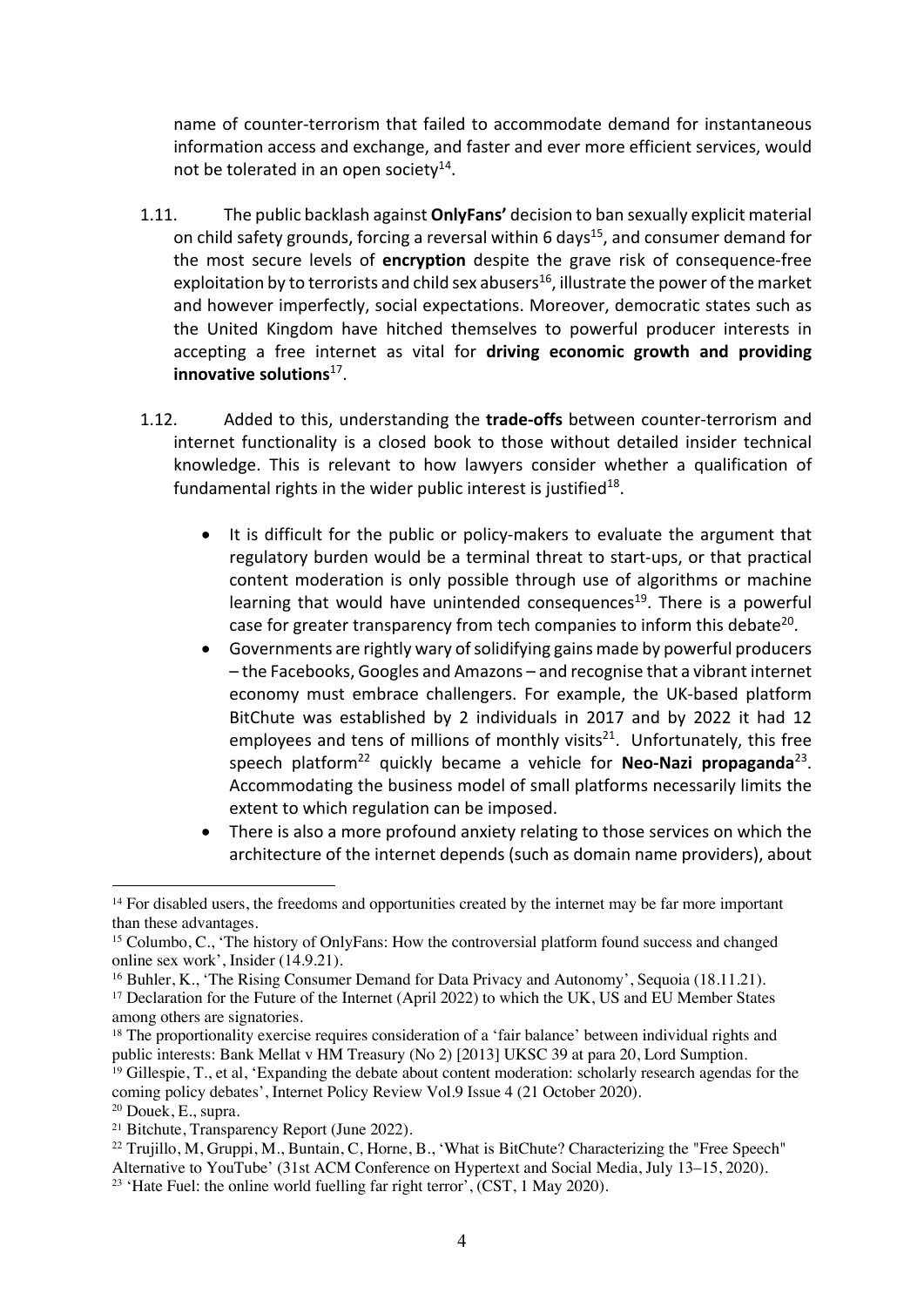the desirability of imposing rules at all for fear of politicising the internet leading to its eventual fragmentation $24$ .

- 1.13. Finally, the common practice of referring to human rights **collectively** begs the question of what precise rights are being invoked. The Santa Clara Principles refer to "human rights" as a single block without distinction, save in a passage which refers "particularly [to] the rights to freedom of expression and non-discrimination"<sup>25</sup>. The implication is that freedom of expression is paramount (noting that nondiscrimination is really a principle rather than a right).
- 1.14. This leads to serious ambiguity. It appears that all rights are in play including the right to life and bodily integrity – but that freedom of expression is most deserving of protection. In some contexts it would be possible to conclude that giving priority to freedom of expression as a fundamental human right provides cover for perpetuating profitable practices on the part of tech companies who are blind to harms and antagonistic to any restrictions. In similar vein, references to legal clarity and parsimoniousness when interfering with fundamental rights are fine principles but they also result in fewer and cheaper rules for tech companies to implement.
- 1.15. So it is unsurprising that, as the lawyer and author Graham Smith puts it, rights have come to mean different things to different people and appeals to fundamental values have come to resemble "policy advocacy clothed in the language of rights"<sup>26</sup>.

# **Values**

- 1.16. Identifying rights, with the corollary that another party has a duty to respect those rights, is a tough analytical gig. It is conceptually easier to avoid the language of fundamental rights and refer instead to **values** in the sense of the priorities which should guide online counter-terrorism.
- 1.17. For example, although Tech Against Terrorism's states that its "…aim is to counter terrorist use of the internet whilst respecting human rights" $27$ , this surely does not refer a duty on the part of Tech Against Terrorism to protect the human rights of unspecified rights-holders. It is more coherent to understand this mission statement as a commitment to encouraging governments and tech companies to recognise certain values in the decisions they make.
- 1.18. Similarly, although the second iteration of the Santa Clara Principles was designed to "support companies to comply with their responsibilities to respect human rights", it is telling that the principles themselves refer to "human rights

<sup>24</sup> Bennett, A., Garson, M., Boakye, B., Beverton-Palmer, M., Erzse, A., 'The Open Internet on the Brink: A Model to Save Its Future' (Tony Blair Institute for Global Change, 2021).<br><sup>25</sup> Santa Clara Principles 2.0. Foundational Principles. Chapeau and para 1.

<sup>&</sup>lt;sup>26</sup> 'Speech vs. Speech', (www.cyberleagle.com, 22 June 2021). <sup>27</sup> TCAP Transparency Report (March 2022) at para 4.2.1.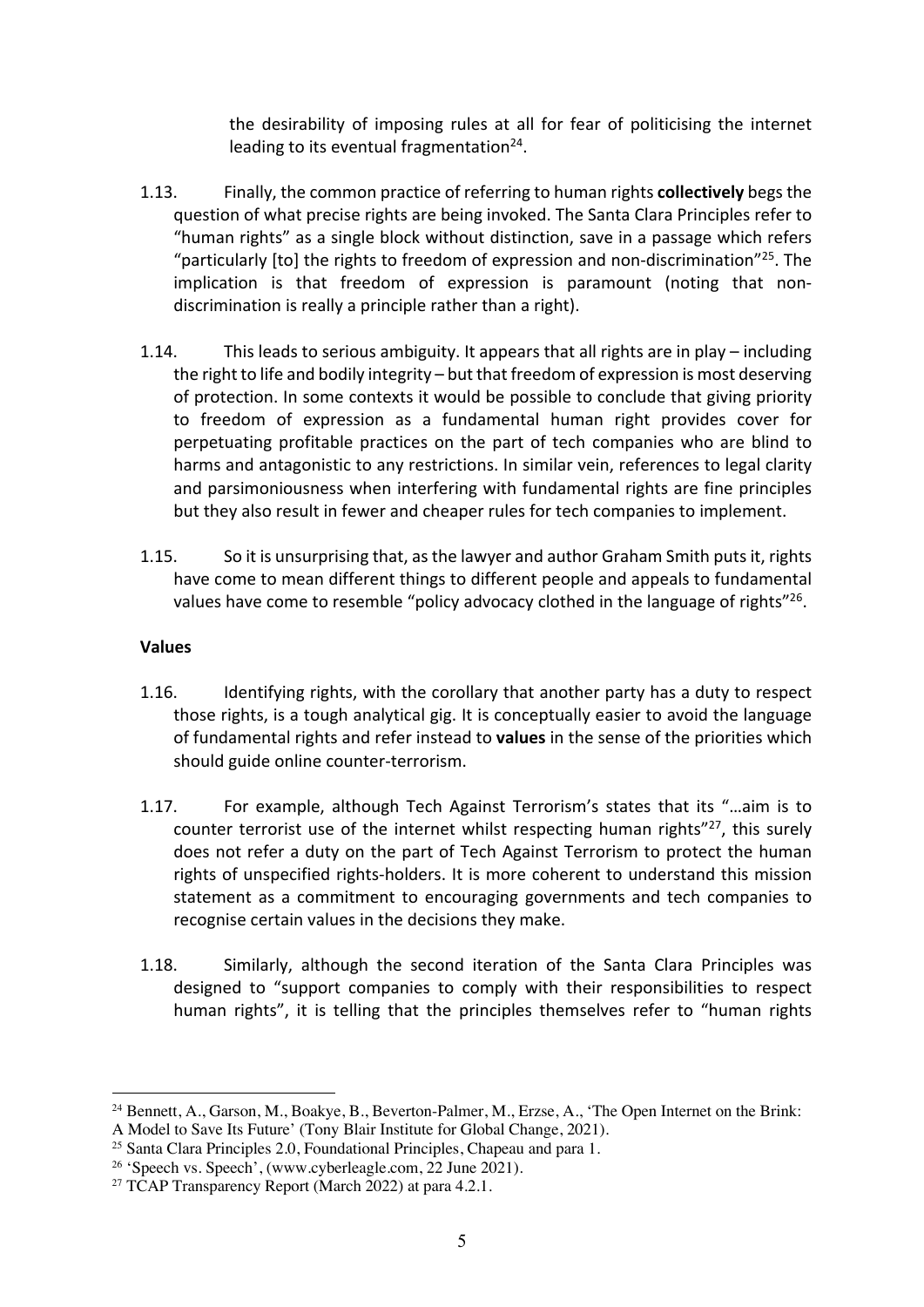*considerations*"28 (my emphasis) - a tacit recognition that human rights in the reciprocal-duty sense do not apply.

1.19. So what are the valuesthat ought to have priority in counter-terrorism? Before turning to freedom of expression, I suggest that this paper has already identified one that does not derive expressly from a traditional list of human rights<sup>29</sup> but which is obviously supportive of the enjoyment and ranking of values in this context – that is the value of transparency.

## *Freedom of Expression and Association*

- 1.20. I start with value of free expression because, applying an evidence-based approach, it is *certain* that any counter-terrorism measure online will remove or limit people's ability to read see or hear the words, images and sounds they would otherwise wish to encounter; to express the words, images and sounds that they would otherwise like to express; or to engage in the type of online associations with other individuals that that they would otherwise like to engage in.
- 1.21. Freedom of expression encompasses the ability to impart and receive information and, as well as being intrinsically important, is considered to protect three values: those of truth, democracy and individual autonomy or self-fulfilment<sup>30</sup>. It has long been formulated in terms of receiving and imparting information "regardless of frontiers"31.
- 1.22. The first of the three values, **truth**, is particularly resonant in the terrorism context. Terrorist attacks change nations. Activities of violent diaspora groups linked to overseas conflicts, or violent domestic movements, are part of world history and personal experiences. The terrorist/ freedom fighter dilemma is inescapable, and content posted for sinister reasons may nonetheless be a true record. Where content, however disturbing, is used to tell the truth about an individual's own experience, the law rightly regards the ability to do this as a "basic right" to which the law gives "a very high level of protection"32: in less legalistic terms, truth is "our richest merchandise"<sup>33</sup>.
- 1.23. Since terrorist groups (such as Da'esh/ Islamic State) are principal actors in world-changing events, there is truth value in knowing or establishing the truth about

<sup>&</sup>lt;sup>28</sup> Ibid, Foundational Principles, para 1.<br><sup>29</sup> Such as the European Convention on Human Rights.

<sup>&</sup>lt;sup>30</sup> These three values identified in Frederich Shauer, 'Free Speech: A Philosophical Enquiry' (Cambridge, 1982) were deployed by Lord Steyn in R v Secretary of State for the Home Department, *ex parte Simms*  [2000] 2 AC 115 at 126.

<sup>&</sup>lt;sup>31</sup> Article 19 Universal Declaration of Human Rights; Article 19 International Covenant on Civil and Political Rights; Article 10 ECHR.

<sup>32</sup> James Rhodes (Appellant) v OPO (by his litigation friend BHM) and another (Respondents) [2015] UKSC 32 at para 76, 77.

<sup>&</sup>lt;sup>33</sup> Milton, J., 'Areopagitica' (1664).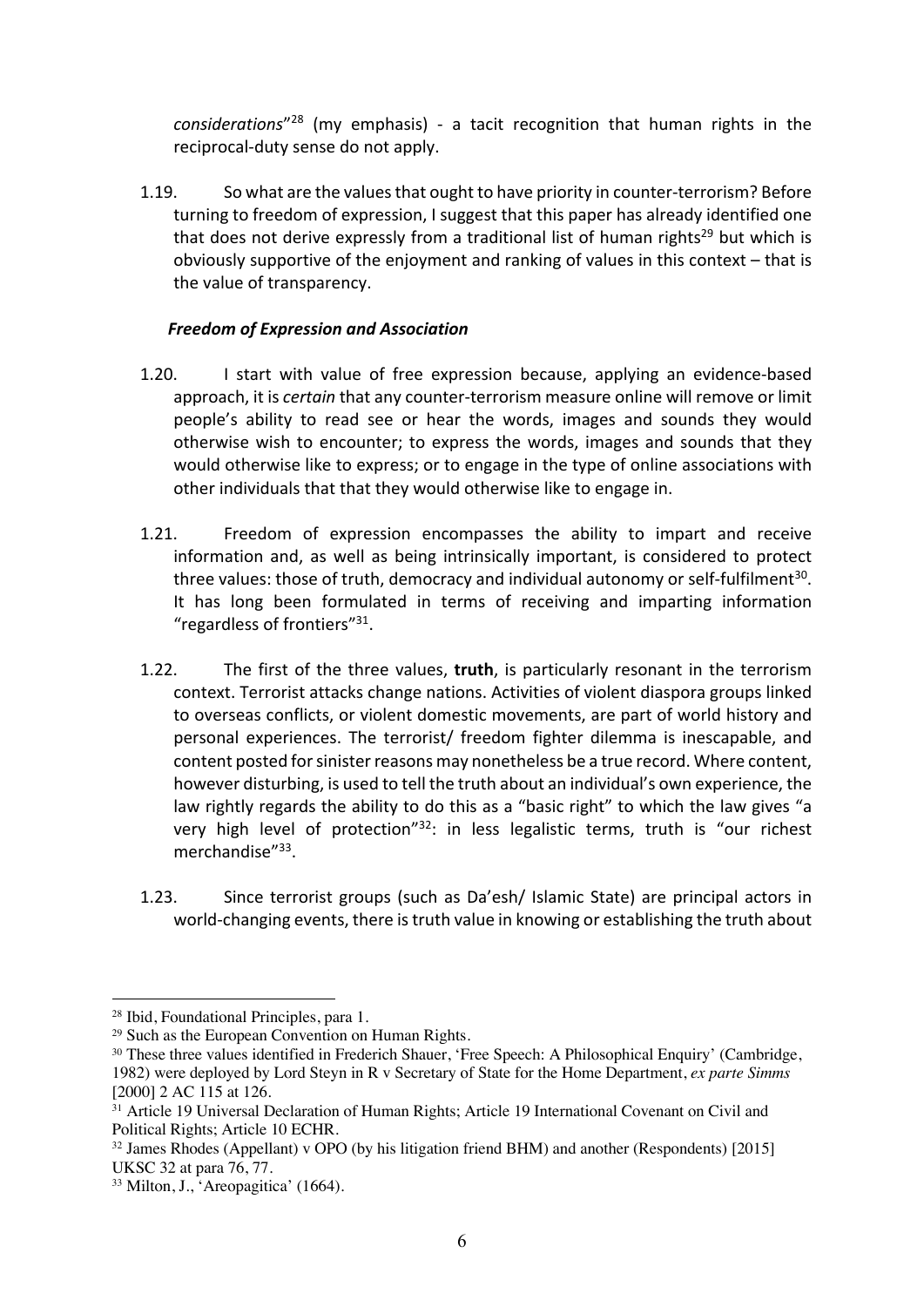groups or individuals pursuing social change through violence<sup>34</sup>. This places a value on access to **disturbing footage and blatant propaganda** – and not merely for academics or journalists.

- Its value to the historical record may not be obvious at the time.
- The purpose for which the information was posted online does exclude its utility in establishing the truth.
- The value of compiling a truthful record provides a strong imperative to allow content to be posted and once posted to secure it, so that all internet content is kept for future reference and not destroyed.
- 1.24. Whilst online content is not notorious for its adherence to truth, even demonstrably false content will generate true metadata: a time and date, technical information, and potentially clues as to the identity of the person who posted the falsehood. Truth may also be expressed in different guises (by novels or songs $35$ , such as **nasheeds or anashids,** a subset of which celebrates jihadi violence and are produced by  $IS/Da'esh^{36}$  and freedom of expression protects choice as to how to express truth<sup>37</sup> including offensively<sup>38</sup>. Content exposes how individuals were using the internet at that point in time: referred to as the 'use meaning' rather than the 'representational meaning' of the words, images and sounds encountered<sup>39</sup>. This is consistent with the position taken by search engines such as Google to index, and ultimately make available to the general user, all surface web content<sup>40</sup>.
- 1.25. It follows that there is value in protecting content even if the motives of the content provider are so abusive that they themselves may be said to have forfeited reliance on a fundamental right $41$ .

<sup>&</sup>lt;sup>34</sup> Which is why, as Professor Maura Conway points out, removing only violent propaganda made by terrorist organisations and leaving up the happy material (pictures of nurseries etc.) distorts the truth about the nature of these organisations.

<sup>&</sup>lt;sup>35</sup> Article 10 ECHR applied as much to the songs of Pussy Riot as to the symbolic display of dirty laundry near the Hungarian Parliament: *Mariya Alekhina and Others v Russia* (2019) 68 EHRR 14.

<sup>&</sup>lt;sup>36</sup> Velasco-Pufleau, L., 'Jihadi Anashid, Islamic State Warfare and the Agency of Sound', Crime and Music, Springer, pp.233-243, 2021.

<sup>&</sup>lt;sup>37</sup> Per Lord Neuberger in Rhodes, supra, citing Campbell v MGN Ltd [2004] UKHL 22, [2004] 2 AC 457, para 59, and In re Guardian News and Media Ltd [2010] UKSC 1, [2010] 2 AC 697, para 63.

<sup>38</sup> Sedley LJ in *Redmond-Bate v Director of Public Prosecutions* (1999) 7 BHRC 375, [20].

<sup>39</sup> Blocher, J., 'Nonsense and the Freedom of Speech: What Meaning Means for the First Amendment', [2014] Duke Law Journal vol.63: 1423.

<sup>&</sup>lt;sup>40</sup> Google, 'Maximise access to information'<br>https://www.google.com/search/howsearchworks/mission/open-web/ accessed 13.5.22).

<sup>&</sup>lt;sup>41</sup> The ECtHR held in *Norwood v United Kingdom* App No 23131/03 at para 4 that a poster advocating the removal of Islam from the UK because of the 9/11 attacks did not enjoy the protection of Article 10 in light of Article 17 (abuse of rights). The invocation of Article 17 in this context looks like an overreaction and is not without its critics: A Buyse, "Dangerous Expressions: The ECHR, Violence and Free Speech" (2014) 63(2) *International & Comparative Law Quarterly 491.* The better explanation may well be that Mr Norwood's conviction for incitement to hatred and violence was justifiable because his freedom of expression was acceptably qualified in the wider public interest.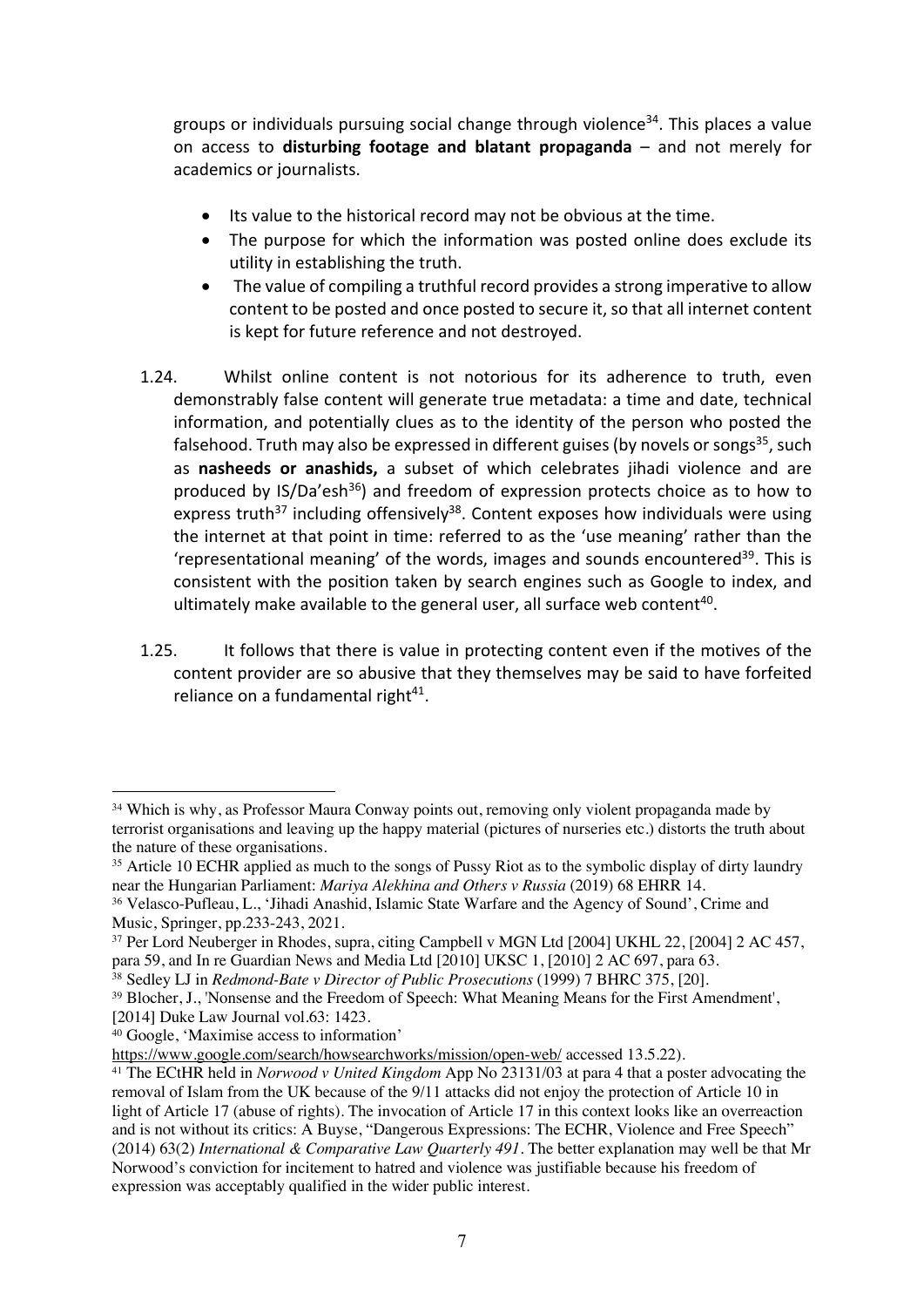- 1.26. The mission of sites such as the Internet Archive (archive.org) is not just to preserve but to maintain general availability: "Universal access to All Knowledge"42. Europol assessed that **jihadi propogandists were exploiting the Internet Archive** for their own purposes<sup>43</sup> by making use of its permanency and openness.
- 1.27. Next, the ability of individuals to participate in public decision-making, and therefore **democracy**, is nothing without freedom of speech: the free flow of information and ideas informs political debate and voting, is a safety valve because people are more willing to accept adverse decisions if they can seek to influence them through, and acts as a brake on the abuse of power by public officials and others<sup>44</sup>.
- 1.28. The internet is one of, if not the principal means<sup>45</sup> by which individuals find information relevant to public life, whether through traditional newspapers and broadcasters that have gravitated online, or through untrained members of the public operating as citizen journalists such as *The Sandwell Skidder46* or simply users of social media<sup>47</sup>.
- 1.29. Images from conflict areas in which terrorists are active, including of the terrorist acts of the **so-called Islamic State Beatlesin Syria**, are important documents in informing democratic debate on vital matters of public policy. Sometimes editorial judgment may call for the use of shocking images including what might be described as terrorist propaganda.
- 1.30. The third interest instrumentally protected by freedom of expression is **individual autonomy or self-fulfilment**.
	- For some people, online engagement will be vital to the promotion of these interests: for example, video-conferencing by someone permanently confined to bed, or membership of an online support group for sufferers from an extremely rare and disabling disease. Freedom of expression underpins freedom to associate<sup>48</sup> to which digital technology and online spaces are now integral<sup>49</sup>.
	- It is true that much online engagement is objectively deleterious to personal development. Individuals do not bring their 'best selves' to the internet, as David Baddiel has memorably illustrated<sup>50</sup>. The combination of wanting a

<sup>&</sup>lt;sup>42</sup> "About the Internet Archive" (archive.org/about/, accessed 11 May 2022).<br><sup>43</sup> Europol, 'Jihadist content targeted on Internet Archive platform' (press release, 16 July 2021).

<sup>44</sup> Lord Steyn, ex parte Simms, supra; *R v Shayler* [2003] 1 AC 247, [21]. In an era of disinformation it would be naïve not to recognise that the internet calls into question JS Mill's characterisation of the free competition of ideas as the best way to separate falsehoods from fact.

<sup>45</sup> Cf. Mustafa v Sweden, 16.12.08 in which the internet was the only means of hearing news in the applicant's home language.

<sup>46</sup> McNally v Saunders [2021] EWHC 2012 (QB), with thanks to Graham Smith for this reference. 47 *Magyar Helsinki Bizottság v Hungary* (2020) 71 EHRR 2 at para 168.

<sup>48</sup> Article 20 Universal Declaration of Human Rights; Articles 21 and 22 International Covenant on Civil and Political Rights; Article 11 ECHR.

<sup>&</sup>lt;sup>49</sup> UN Special Rapporteur on the rights to freedom of peaceful assembly and of association, Report to Human Rights Council (17 May 2019).

<sup>50</sup> David Baddiel: Social Media, Anger and Us (BBC 2, 14 December 2021).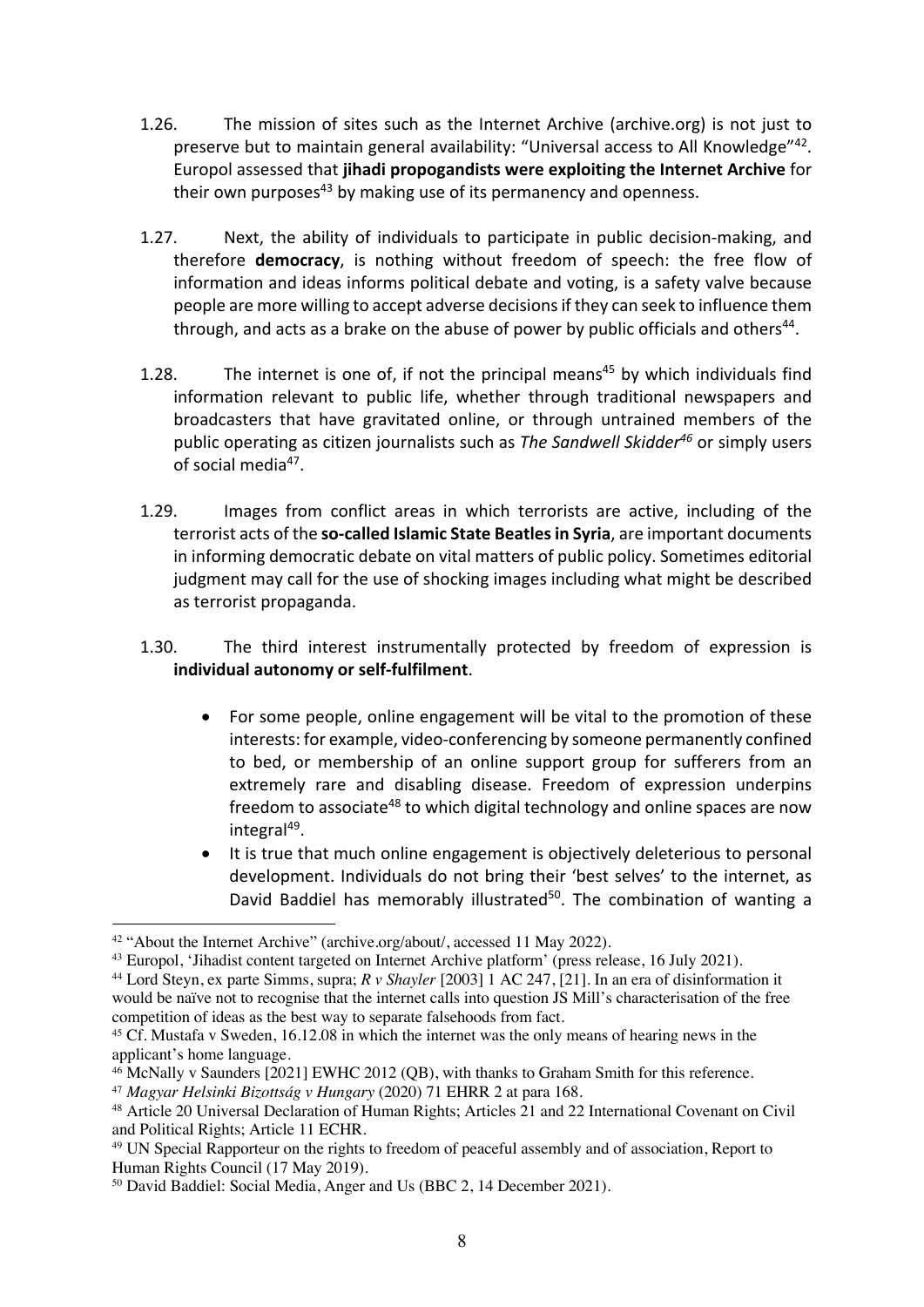tribe, vying for shock value, and the freedom from convention that comes with (generally) anonymous engagement means that online personalities may be considerably more sympathetic to terrorist violence than their owners are away from the screen – indeed different personalities all together<sup>51</sup>.

• But, despite the occasional desire of autocratic governments and frustrated parents to pull the plug on the internet, it is now too central to the way we all communicate and find meaning to wish it away.

#### *Privacy and Correspondence*

- 1.31. Privacy<sup>52</sup> protects expression of individuality and an inner life, the facilitation of trust, friendship and intimacy, the securing of other rights (for example by protecting journalistic sources), and empowering individuals against the state<sup>53</sup>. These interests will be in play when a lonely individual, perhaps a neurodivergent adolescent with no friends at school finds purpose and solace through membership of an **online group**<sup>54</sup> **of Second World War enthusiasts**: the problem comes when members of the group start to fixate on Nazi memorabilia, then violence against Jews and Muslims.
- 1.32. Protection of privacy is often cast as a value or right in opposition to freedom of expression. In this jurisdiction, the law may require limits to be placed on access to personal information, including information previously placed voluntarily in the public domain because personal information may be leaked, or aggregated, or analysed, or stored in a way that inhibits personal life. Privacy rights are invoked against state surveillance of personal communications email<sup>55</sup> or bulk data<sup>56</sup>.
- 1.33. However, as the ability of the state to monitor content effectively is degraded by sheer volume, technical measures such as end-to-end encryption and DNS over HTTPS, and the difficulty of attributing content to users, public authorities cannot be relied upon to identify terrorist content online and deal with its human

<sup>&</sup>lt;sup>51</sup> Blumer, T., Döring, N., "Are we the same online? The expression of the five factor personality traits on the computer and the Internet", Cybersecurity 6(3) (December 2012).

<sup>52</sup> Article 12 Universal Declaration of Human Rights; Article 17 International Covenant on Civil and Political Rights; Article 8 ECHR.

<sup>53</sup> Anderson, D., 'A Question of Trust: Report of the Investigatory Powers Review' (June 2015) at paras 2.10 to 2.13.

<sup>&</sup>lt;sup>54</sup> Separating out the interests protected by privacy rights is complex in the online world. Closed groups and the use of encryption may suggest that private communications are at issue. Yet closed Telegram channels used by terrorists can attract thousands of members, all anonymous strangers to each other; and may be used to share terrorist propaganda that, by its very nature, appears to be incontestably public: Conway, M., 'Online Extremism and Terrorism Research Ethics: Researcher Safety, Informed Consent, and the Need for Tailored Guidelines', Terrorism and Political Violence 2021 Vol.33, No.2, 367-380. If reasonable expectation of privacy is the yardstick, public expectations may vary wildly: Fiesler, C., Proferes, N., '"Participant" Perceptions of Twitter Research Ethics', Social Media + Society (January 2018) found that Twitter users frequently did not appreciate the consequences of public tweeting. <sup>55</sup> Liberty and Others v The United Kingdom, App No 58243/00, Judgment, European Court of Human Rights (1 July 2008)

<sup>56</sup> Big Brother Watch v UK, App.Nos. 58170/13, 62322/14 and 24960/15 (25 May 2021, ECtHR, Grand Chamber).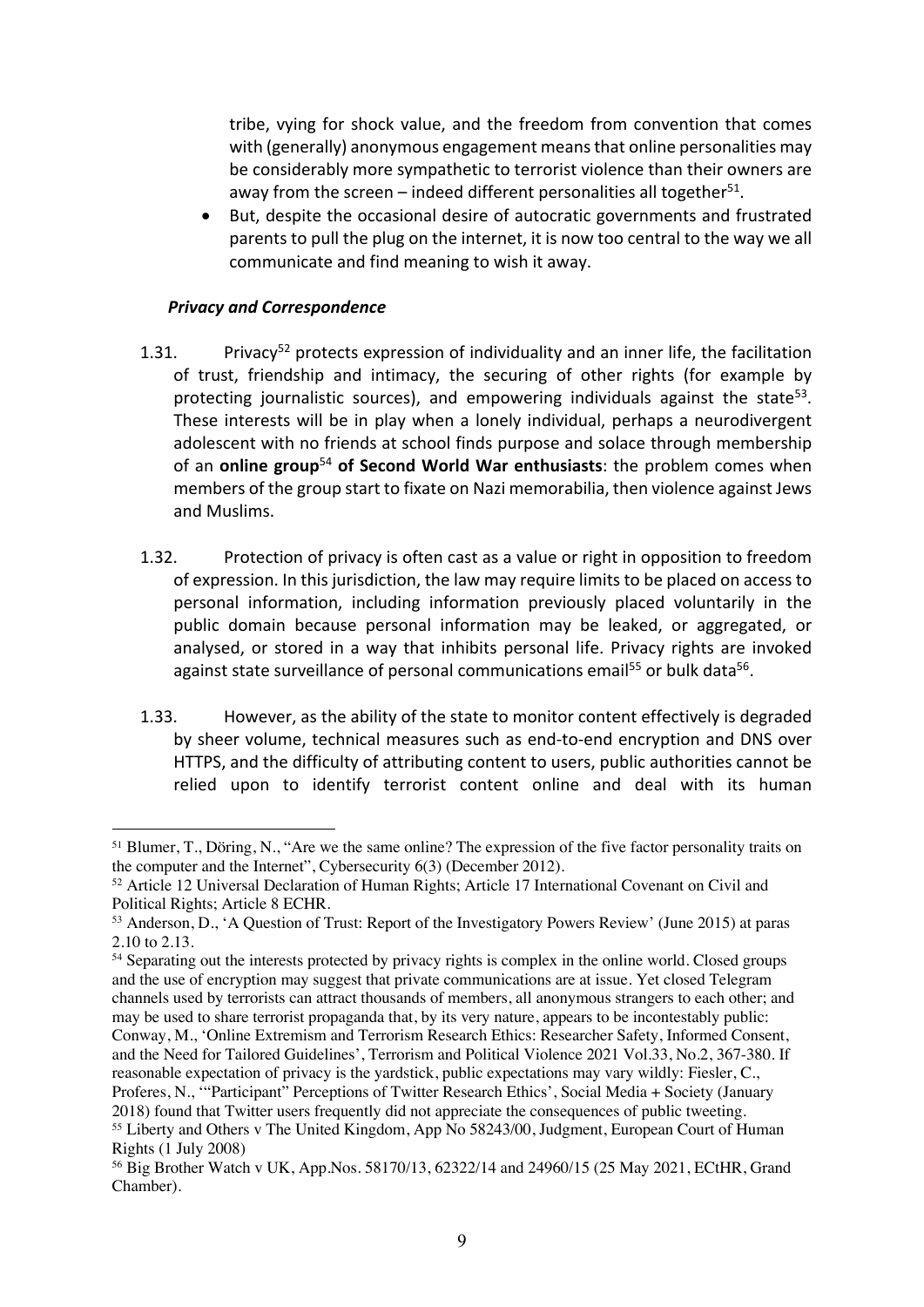consequences. This places inevitably places greater weight on **content removal** as a counter-terrorism strategy.

## **Counter-terrorism values**

- 1.34. The chief object of counter-terrorism is to safeguard the population from acts of violence which pursue a political, religious, racial or ideological programme<sup>57</sup>. **Physical violence does not take place in cyberspace<sup>58</sup>, so countering terrorism online** concerns addressing online content or behaviour that might lead to real world violence on some subsequent occasion.
	- Preventing physical violence is the right metric rather than preventing terrorism offending. Not all terrorism offences result in terrorist harm. Rather, they penalise prior conduct, enabling the authorities to intervene before physical violence has taken place. Through speech offences such as encouraging terrorism, or disseminating terrorist publications<sup>59</sup>, the law tacitly accepts that using words and images may lead to violence but the words and images are not themselves acts of terrorism.
	- Conversely, considering words and images as species of terrorist harm results in a distorted feedback loop, in which restrictions on internet activity may appear justified, even though they make not one bit of difference to violence in the real world. The Online Safety Bill's use of the phrase "illegal content" and "terrorism content"60 could encourage such thinking.
	- If eradicating certain types of content becomes a counter-terrorist goal in itself, then it is difficult to apply an evidence-based approach to whether online restrictions are justified. The same is true if one attempts to redefine violence $61$ .
- 1.35. The lack of directness between words and violence and terrorist harm is crucial to understanding why the topic of terrorism online is so difficult.
- 1.36. *Firstly*, terrorist violence may be **enabled** through plans formulated (acquiring details of targets) discussed (within a terrorist group or cell) or methods obtained (techniques for killing through to 3-D printed weapons $62$ ) on the internet. There are

<sup>57</sup> Terrorism is defined in section 1 Terrorism Act 2000.

<sup>&</sup>lt;sup>58</sup> I recognise that in a future metaverse, it might be necessary to give serious consideration to the protection of digital avatars, depending on the importance particularly they play in every day lifeArticle 8(d) of the UN's Internet Governance Forum's 'Charter of human rights and principles for the internet' concerns the right to and inviolability of virtual personalities. Terrorist cyber-attacks are catered for in the UK definition of terrorism (s1(2)(e) Terrorism Act 2000 includes action designed seriously to interfere with or seriously to disrupt an electronic system) but terrorist cyberattacks are some way off: Ciaran Martin, head of National Cyber Security Centre, interview with Wired (6.5.17).<br><sup>59</sup> Sections 1, 2 Terrorism Act 2006.

 $60$  Clause 52(2), (5), Schedule 5.

<sup>61</sup> E.g. DeCook, J., 'Safe from "harm": The governance of violence by platforms' (2022) 14 *Policy and* 

<sup>&</sup>lt;sup>62</sup> R v Hall, Salmon, Wright and Whibley (Doncaster Crown Court, 2022).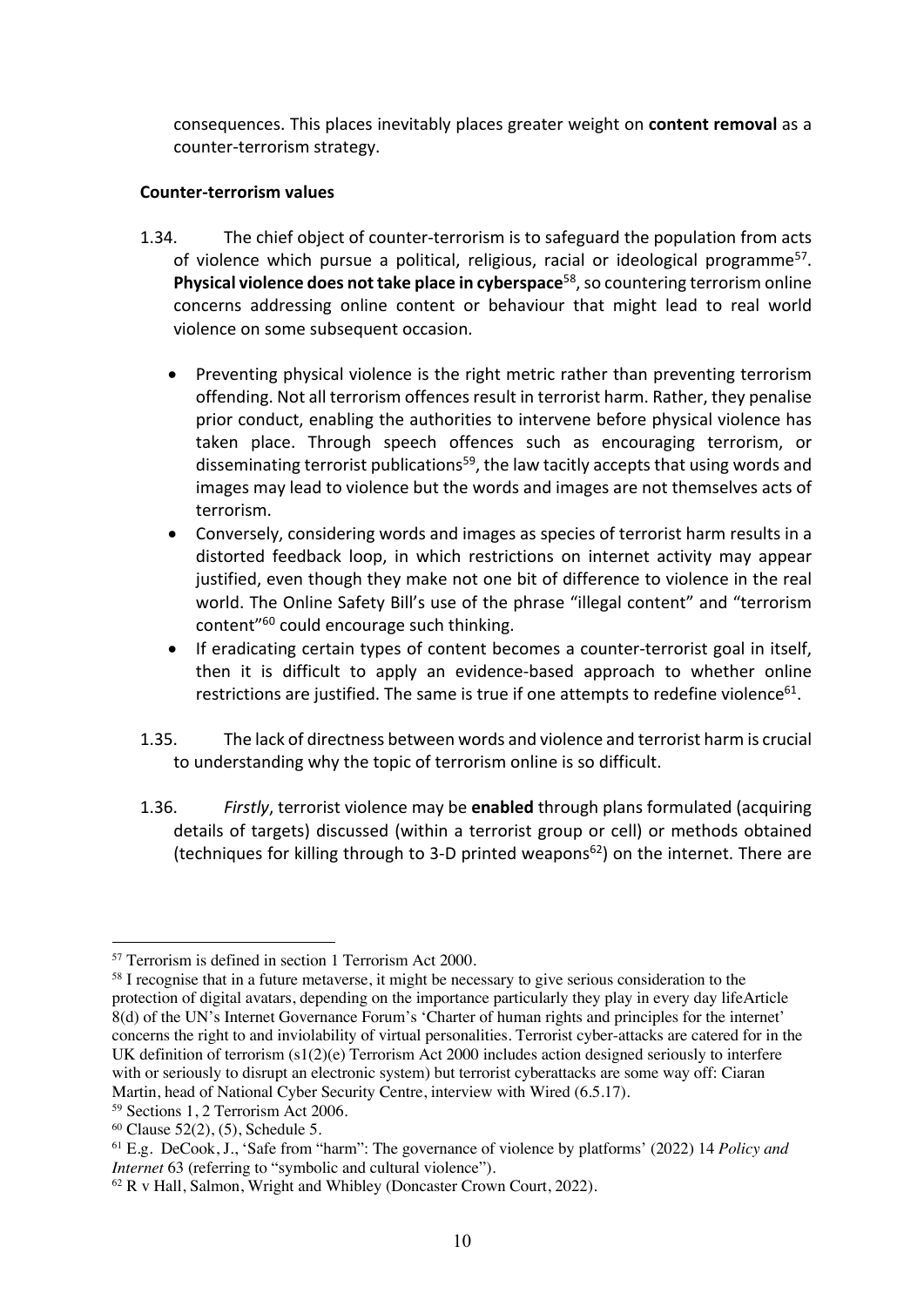sufficient cases of improvised explosive devices being made to an internet recipe<sup>63</sup> to know that some online material lowers the bar to certain terrorist acts which were previously dependent on expert bomb-makers or the covert circulation of physical manuals. Explosives manuals are not, however, self-executing. An individual must decide to exploit the know-how for terrorist ends.

- 1.37. *Secondly*, terrorist violence may be persuasively enjoined through a phenomenon that is universally referred to as **radicalisation** but which is barely understood and frequently contentious<sup>64</sup>. Stuart MacDonald and Joe Whittaker have pointed out a serious lack of clarity in the use of terms such as radicalisation, online radicalisation and self-radicalisation $^{65}$ , and Maura Conway has pointed out that, however one defines it, radicalisation often has a social dynamic, which is at odds with the popular image of passive consumption $66$ .
- 1.38. The role played by the expression or consumption of words, images and sounds on the internet, in the subsequent commission of terrorist violence remains elusive, but it is undoubtedly true that most terrorism arrestees are profoundly engaged in expressing and consuming violent and hateful material online. There are patterns of mass ideological violence where the influence of online materials appears incontestable.
	- The Buffalo (US) killer Payton Gendron was inspired by Christchurch (NZ) killer Brenton Tarrant who was inspired by the Norwegian terrorist Anders Breivik<sup>67</sup>, and so on. It would be irresponsible for the authorities in the UK not to be supremely mindful about similar violence in the UK, especially if effective 3-D printed guns take hold $68$ .
	- Proscribed organisations such as Islamic State would hardly put such store by publicly available content if online materials had no real world consequences: hence as JM Berger has illustrated, their concern when they are driven onto less publicly available channels $69$ .

<sup>63</sup> Gill, G., Corner, E., McKee, A., Hitchen, P., Betley, P., 'What Do Closed Source Data Tell Us About Lone Actor Terrorist Behavior? A Research Note' (2022) 34 *Terrorism and Political Violence* 113 found that evidence of bomb-making manuals was identified in over 70% of their sample.

<sup>64</sup> Faure Walker, R., 'The Emergence of 'Extremism': Exposing the Violent Discourse and Language of 'Radicalisation' (Bloomsbury, 2021) takes issue with the idea that expression of radical beliefs is a predictor of future acts of violence.

<sup>65</sup> Macdonald, S. & Whittaker, J. (2019). *Online Radicalization: Contested Terms and Conceptual Clarity.*  John R. Vacca (Ed.), Online Terrorist Propaganda, Recruitment, and Radicalization, Boca Raton: CRC Press.

<sup>&</sup>lt;sup>66</sup> 'Determining the role of the Internet in Violent Extremism and Terrorism: Six Suggestions for Progressing Research', Studies in Conflict in Terrorism Vol. 40 (2017).

 $67$  'Buffalo shooting: How far-right killers are radicalised online', BBC News (17.5.22).

<sup>68</sup> Burgess, S, '3-D printed guns are appearing on British streets – and the police are taking notice' (Sky News, 15.6.22).

<sup>69</sup> Berger, J.M., Perez, H., 'The Islamic State's Diminishing Returns on Twitter: How suspensions are limiting the social networks of English-speaking ISIS supporters', occasional paper, GW Program on Extremism (2016)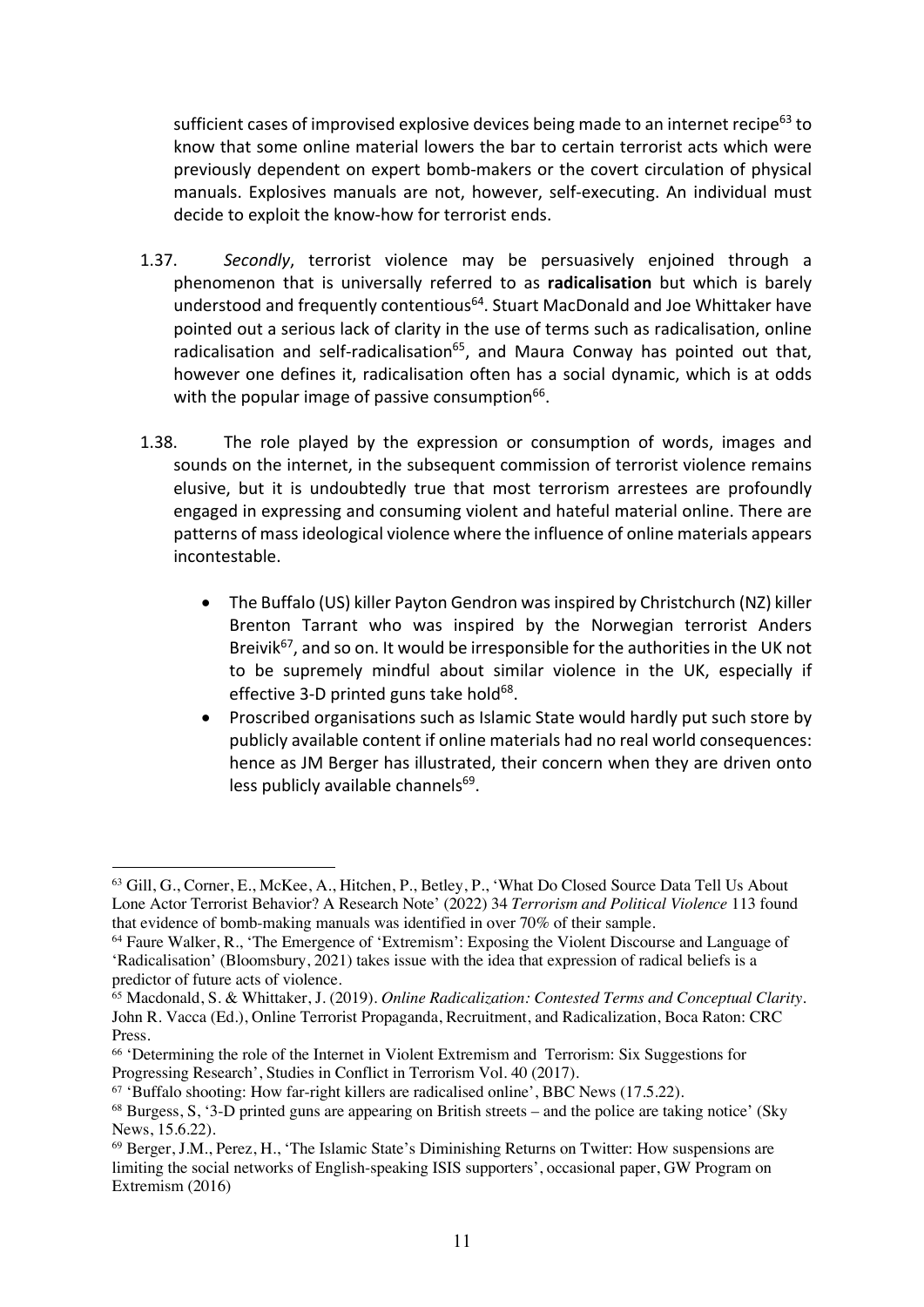- 1.39. But the truth is that **not only degenerate content** live-streaming of massacres, pictures of beheadings, violent manifestos – has the capacity to radicalise. Extracts from the Qu'ran are used to exhort terrorist killings<sup>70</sup>. A BBC documentary appears to have malignly influenced a terrorist murderer of a Muslim worshipper<sup>71</sup>. There is no definition in law that can capture material that has the capacity to radicalise, but is otherwise worthy of protection for journalistic, cultural, religious, topical, comedic or other reasons. Nasheeds, even 'jihadi nasheeds', are problematic for this reason<sup>72</sup>. There is particular reason to be sceptical about tech companies deciding what content is worthy of protection, and what is not.
- 1.40. As far as I am aware there is no estimate of the **eyeballs to violence ratio**: that is, the relationship is between the number of eyeballs on enabling or inspiring content, and the number of terrorist plots or attacks during the same period. It is however possible to be confident that that it is only an exceptionally small subset of consumers who will then go on to use violence<sup>73</sup>.
	- For a sense of scale, there were 1.5 million video uploads of the Christchurch live-stream in the first 24 hours after the attack<sup>74</sup>. Assuming some degree of automation, and numerous uploads by the same individuals, this suggests a figure of 100s of thousands exposed to this content, which is still available on platforms today.
	- An analysis of 33 terrorist-operated websites (including both Islamist and Extreme Right Wing) found 1.54 million monthly visits<sup>75</sup>.
- 1.41. No content is automatically radicalising because the vast majority will respond to terrorist propaganda with aversion. Despite the extension of the UK's counterterrorism remit to right wing terrorism, and the discovery of huge volumes of hateful and violent online expression, actual terrorist violence remains rare<sup>76</sup>.

<sup>70</sup> Holbrook, D., Using the Qur'an to Justify Terrorist Violence: Analysing Selective Application of the Qur'an in English-Language Militant Islamist Discourse, Perspectives on Terrorism Vol.4 Issue 3 (2010). <sup>71</sup> Glazzard, A., Shooting the Messenger: Do Not Blame the Internet for Terrorism, RUSI Newbrief, vol 39 issue 1 (2019); Dodd, V., 'How London mosque attacker became a terrorist in three weeks', Guardian  $(1.2.18).$ 

<sup>72</sup> Henrik Gråtrud (2016) Islamic State *Nasheeds* As Messaging Tools, Studies in Conflict & Terrorism,39:12, 1050-1070.

<sup>73</sup> For a sense of scale, there were 1.5 million video uploads of the Christchurch live-stream in the first 24 hours after the attack: New Zealand Government, 2021 Digital Violent Extremism Report (at p31). Assuming some degree of automation, and numerous uploads by the same individuals, this suggests a figure of 100s of thousands exposed to this content, which is still available on platforms today (ibid). Berger, J.M., Perez, H., 'The Islamic State's Diminishing Returns on Twitter: How suspensions are limiting the social networks of English-speaking ISIS supporters', occasional paper, GW Program on Extremism (2016) contains an analysis of IS Twitter supporters June to October 2015. Tech Against Terrorism, 'The Threat of Terrorist and Violent-Extremist Operated Websites' (January 2022), found that a sample of 33 out of 198 identified websites had 1.54 million monthly visits.

<sup>74</sup> New Zealand Government, 2021 Digital Violent Extremism Report (at p31)

<sup>&</sup>lt;sup>75</sup> Tech Against Terrorism, 'The Threat of Terrorist and Violent-Extremist Operated Websites' (January 2022).

<sup>76</sup> Scrivens, R., Examining Online Indicators of Extremism among Violent and Non-Violent Right-Wing Extremists (2022) *Terrorism and Political Violence*: little is empirically known about the differences in the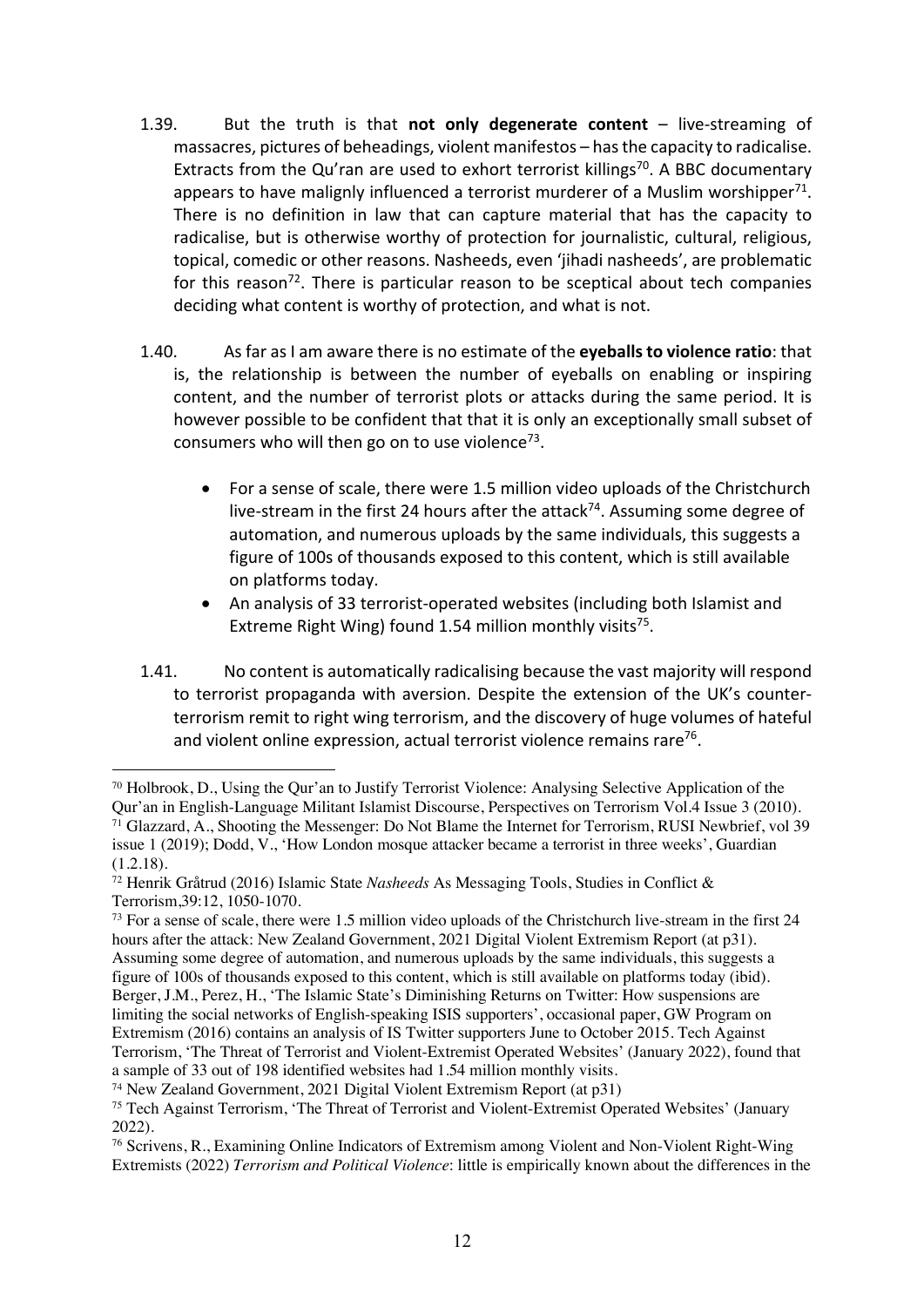- 1.42. Of course legislative action can prove a temptation precisely because of the volumes of material involved: even if only an infinitesimally small group of users will be moved to violence by content, at these volumes that could translate into a material risk to the public. This broad position appears to underlie the Online Safety  $Rill^{77}$ .
- 1.43. *Thirdly*, online propagation is simply another method by which terrorists can amplify the terrorising effect of their violence. That has always been the objective of terrorism, which is why discourse on terrorism, and the laws we make, must be careful to keep a sense of proportion.

## **Conclusions**

- 1.44. In the light of this analysis of the applicable values, it is possible draw the following tentative conclusions.
- 1.45. **Firstly**, wishing **general and permanent** restrictions on the internet freedoms of millions and billions of users, based on the violent actions of the spectacular few<sup>78</sup>, seems an unnecessarily heavy price to pay, akin to banning knives or alcohol  $^{79}$ .
- 1.46. More acceptable may be measures which disrupt patterns of terrorist behaviour. This is sometimes referred to as the process of adding friction by, for example, making it more difficult to re-post at scale<sup>80</sup>, or requiring age-verification by children.
- 1.47. **Secondly**, the **strongest case** for general and permanent removal<sup>81</sup> concerns content that, on the evidence, is most strongly connected to past and future violence, such as the live-streaming of attacks, or propaganda produced by identified terrorist organisations.
- 1.48. **Thirdly**, in the absence of a workable distinction between content associated with subsequent violent acts that is nonetheless worthy of protection, and content

online patterns of violent terrorists compared to non-violent extremists who share similar ideological beliefs.

<sup>&</sup>lt;sup>77</sup> "Although it is hard to quantify the benefit of the removal of terrorist content and activity from the online sphere, it's [sic] removal will almost certainly have an effect on the level of terrorism in society": HMG, Impact Assessment (31.1.22)

<sup>&</sup>lt;sup>78</sup> To use the phrase coined by Mark Hamm for his 2013 book of the same name dealing with terrorism in prisons.

<sup>79</sup> In this vein ECHR cases in which the internet interference was not proportionate under Article 10 include: Ahmet Yildirim v Turkey App.No.3111/10 (18.12.12) (indiscriminate blocking of access to Google); Cengiz and others v Turkey App.Nos.48226/10 and 14027/11 (1.12.15) (indiscriminate blocking of access to YouTube); Kharitonov v Russia App.No.10795/14 (23.6.00) (collateral effects of blocking IP

<sup>&</sup>lt;sup>80</sup> As advocated by the Facebook whistle-blower, Frances Haugen: see for example, oral evidence to Joint Committee on the Online Safety Bill (25 October 2021).

<sup>&</sup>lt;sup>81</sup> Including bars on uploading.